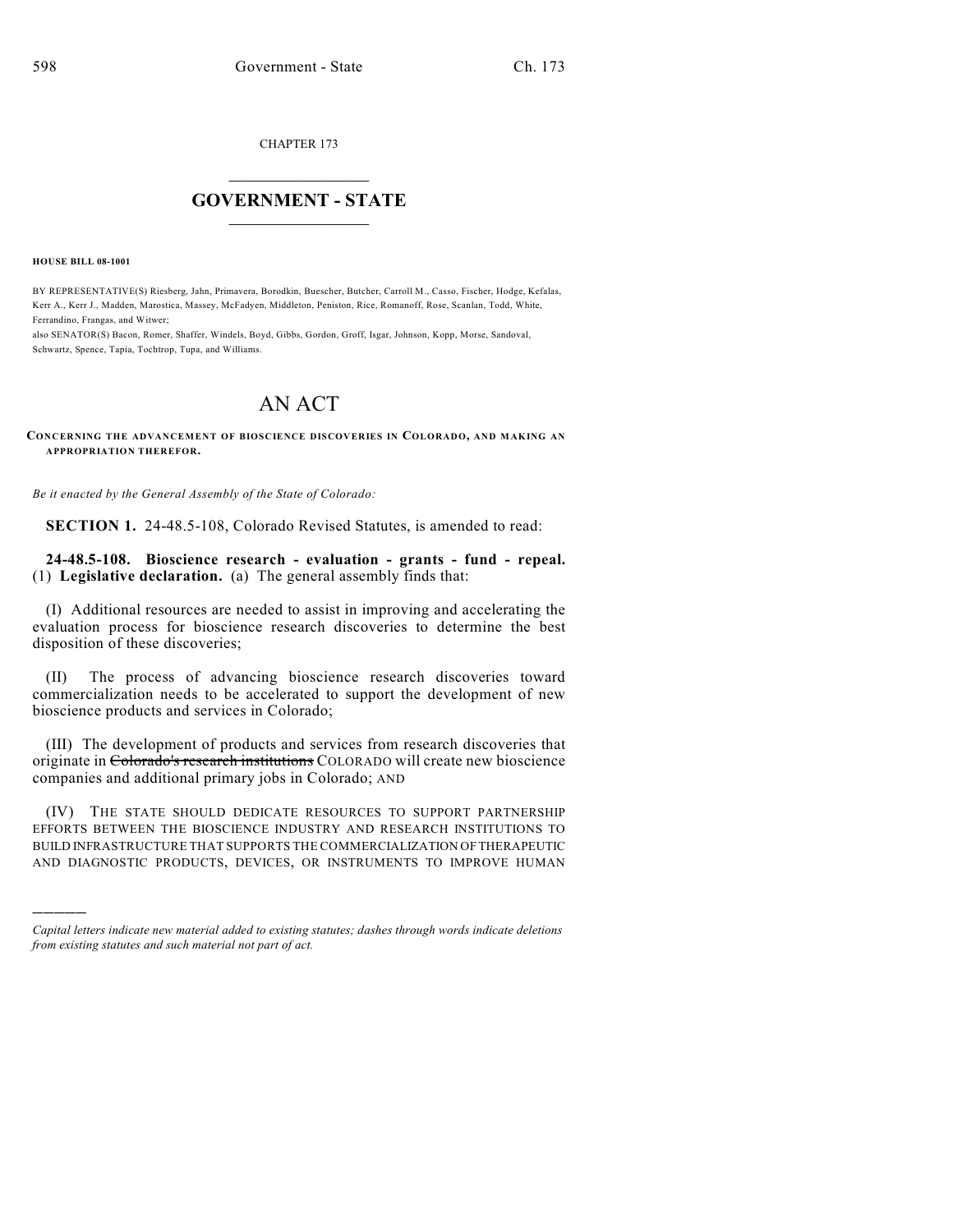HEALTH; BIOSCIENCE TECHNOLOGIES THAT IMPROVE AGRICULTURE; AND BIOFUELS.

(a.3) The general assembly further finds that biofuels such as ethanol and biodiesel can significantly reduce the state's dependence on oil as well as have a less harmful impact on the environment than petroleum-based fuels.

 $(a.5)$  The general assembly further finds that, to spur rural economic development and help new companies born out of research institutions to succeed, the state must dedicate resources to complement research efforts funded by federal agency small business innovation research programs and small business technology transfer programs, as codified at 15 U.S.C. sec. 638. These resources THAT will increase the capacity of small companies to develop new technologies and business structures, thereby increasing product development and enhancing the economy of the state.

(b) The general assembly, therefore, declares that it is in the best interests of the state's economic growth to dedicate financial resources to facilitate the development of new bioscience research discoveries in Colorado and promote Colorado-based bioscience technologies.

(2) **Definitions.** As used in this section, unless the context otherwise requires:

(a) "Biofuel research" means the use of microorganisms, specialized proteins, or thermal processes to develop biologically based fuel products from plant matter or other biological material, including renewable agricultural sources, and the related processes that make traditional manufacturing of energy cleaner and more efficient "BIOFUEL" MEANS A BIOLOGICALLY BASED FUEL PRODUCT DEVELOPED FROM PLANT MATTER OR OTHER BIOLOGICAL MATERIAL, INCLUDING RENEWABLE AGRICULTURAL SOURCES.

(a.3) "BIOFUEL RESEARCH" MEANS THE USE OF MICROORGANISMS, SPECIALIZED PROTEINS, OR THERMAL PROCESSES TO DEVELOP BIOFUELS AND THE RELATED PROCESSES THAT MAKE TRADITIONAL MANUFACTURING OF ENERGY CLEANER AND MORE EFFICIENT.

(a.5) "BIOSCIENCE COMPANY" MEANS A COMPANY THAT IS LOCATED IN COLORADO AND PRODUCES OR DEVELOPS:

(I) THERAPEUTIC OR DIAGNOSTIC PRODUCTS, DEVICES, OR INSTRUMENTS TO IMPROVE HUMAN HEALTH;

(II) TECHNOLOGIES THAT RELY ON BIOSCIENCE RESEARCH TO IMPROVE AGRICULTURE; OR

(III) BIOFUELS.

(b) "Bioscience research" means the study of biological processes, organisms, devices, diagnostics, or systems with the objective of developing products that are intended to improve agriculture, the quality of human life, or the environment. "Bioscience research" includes, but is not limited to, biofuel research and life sciences research.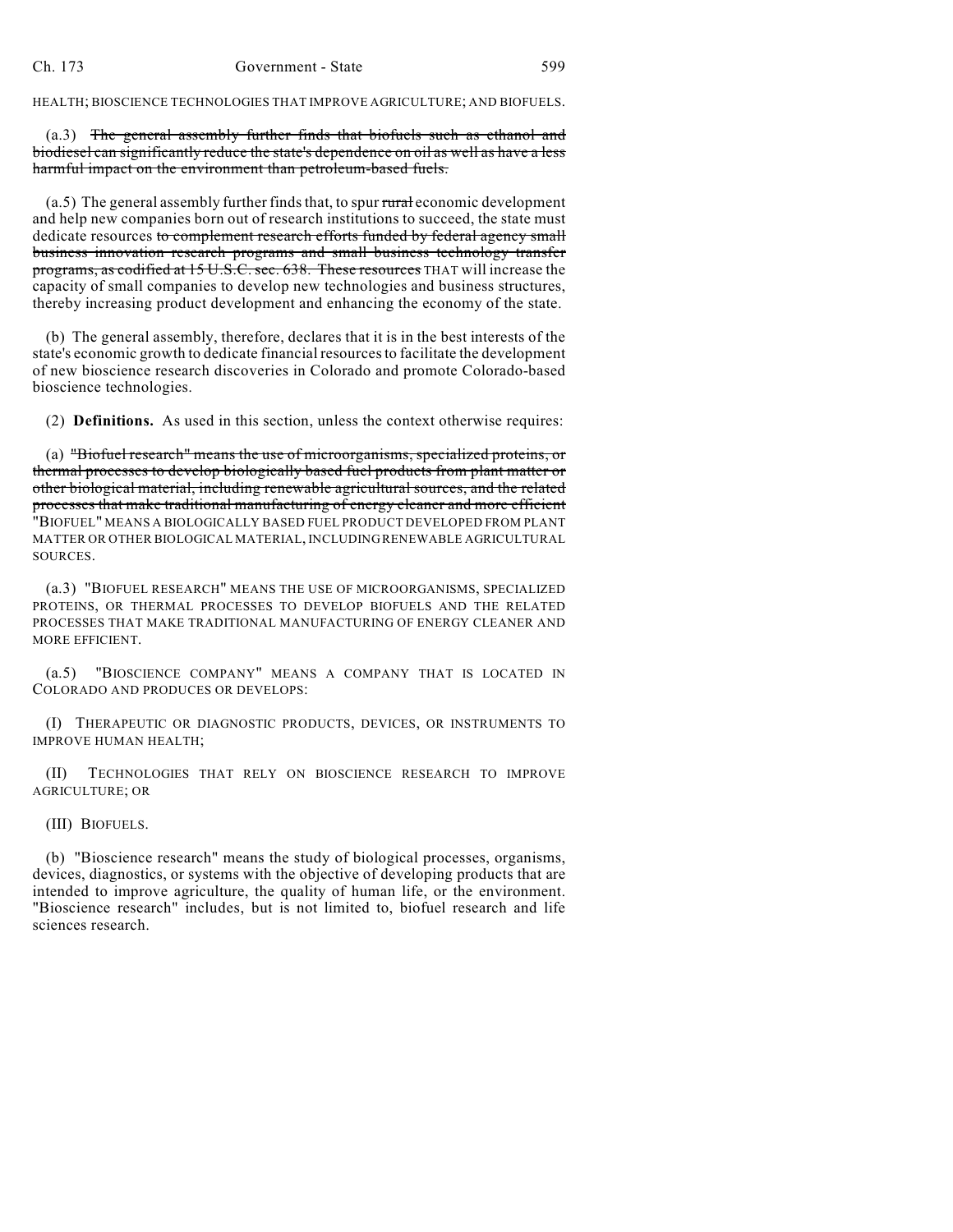(c) "Director" means the director of the Colorado office of economic development.

(c.5) "EARLY-STAGE BIOSCIENCE COMPANY" MEANS A BIOSCIENCE COMPANY THAT:

(I) HAS RECEIVED LESS THAN FIVE MILLION DOLLARS FROM GRANTS AND THIRD-PARTY INVESTORS;

(II) EMPLOYS FEWER THAN TWENTY PERSONS; AND

(III) HAS ITS HEADQUARTERS LOCATED IN COLORADO.

(d) "Life sciences research" means basic, applied, or translational research that leads to the development of: therapeutics, diagnostics, or devices to improve human health or agriculture.

(I) THERAPEUTIC OR DIAGNOSTIC PRODUCTS, DEVICES, OR INSTRUMENTS TO IMPROVE HUMAN HEALTH;

(II) TECHNOLOGIES THAT RELY ON BIOSCIENCE RESEARCH TO IMPROVE AGRICULTURE; OR

(III) BIOFUELS.

(e) "Office of technology transfer" means an office that is affiliated with a research institution and that is charged with the responsibility for technology transfer and that arranges for the sale or licensure of a bioscience research project to an outside entity, which is commonly a commercial enterprise.

(f) "Principal investigator" means a single individual who is designated by a research institution as the supervisor of a bioscience research project.

(g) "Program" means the bioscience discovery evaluation grant program created in subsection (3) of this section.

(h) "Research institution" means an institution located and operating in Colorado that is a public or private, nonprofit institution of higher education, a nonprofit teaching hospital, or a private, nonprofit medical and research center.

(i) "SBIR project" means a bioscience research project fully or partially funded by grants received pursuant to a federal agency small business innovation research program, as codified at 15 U.S.C. sec. 638.

(j) "STTR project" means a bioscience research project fully or partially funded by grants received pursuant to a federal agency small business technology transfer program, as codified at 15 U.S.C. sec. 638.

(3) **Program.** (a) There is hereby created in the Colorado office of economic development the bioscience discovery evaluation grant program for the purpose of improving and expanding the evaluation DEVELOPMENT of new bioscience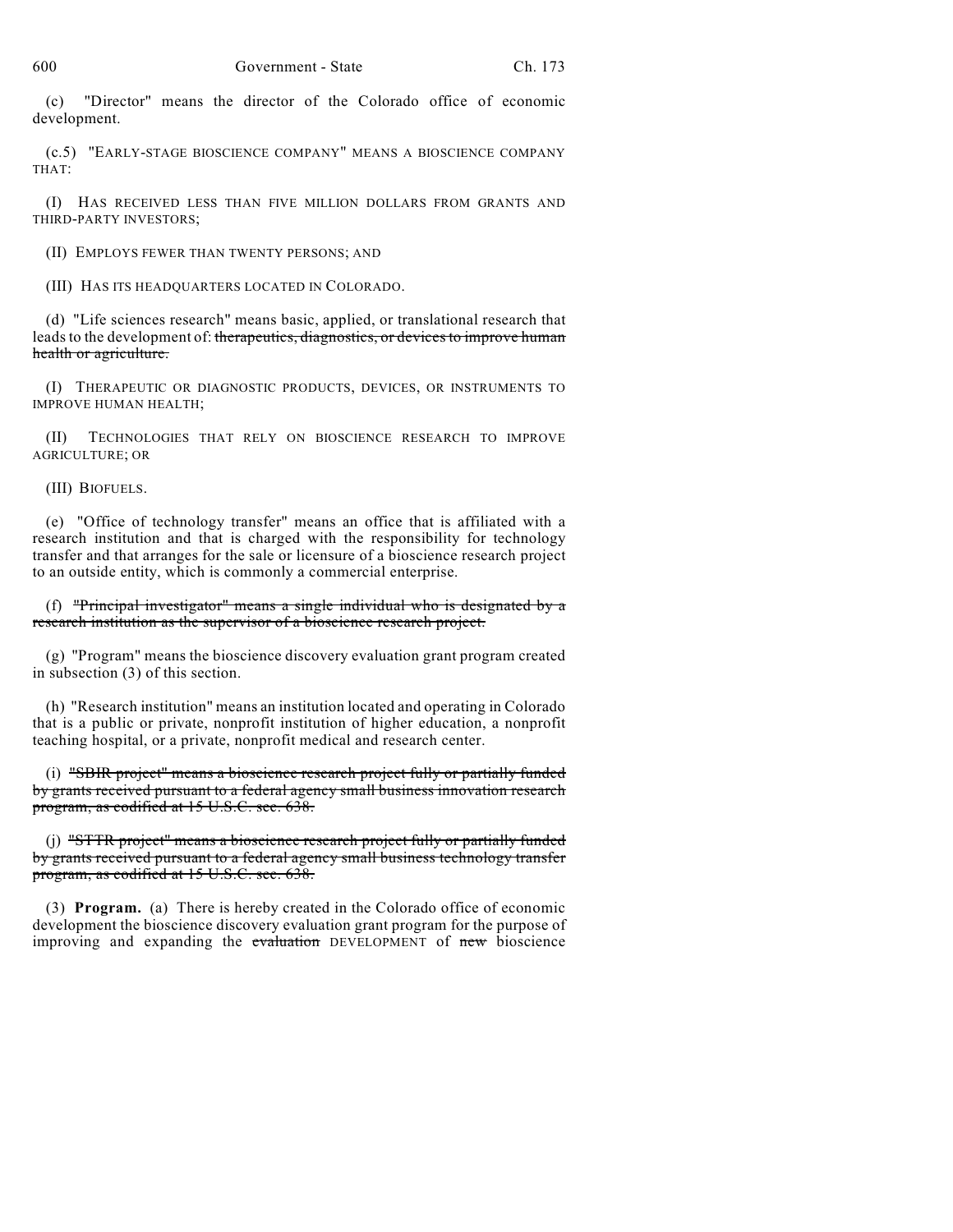discoveries at research institutions with the intent of accelerating the development of new products and services. The Colorado office of economic development shall administer the program. The director shall consult with a Colorado bioscience membership organization in the implementation of the program, including but not limited to the review of program grant applications and the accountability and evaluation of the grantees and the bioscience research projects.

(b) The program shall provide grants to offices of technology transfer, EARLY-STAGE BIOSCIENCE COMPANIES, AND OTHER ENTITIES, PURSUANT TO PARAGRAPH (b.7) OF THIS SUBSECTION (3), on a statewide basis. The grants shall be paid from moneys appropriated to the bioscience discovery evaluation cash fund created in subsection (5) of this section. The grants shall be provided in amounts of:

(I) No more than one hundred fifty thousand dollars for each research project that is not an SBIR project or an STTR project DESCRIBED IN SUBPARAGRAPH (I) OF PARAGRAPH (b.5) OF THIS SUBSECTION (3); and

(II) No more than one hundred TWO HUNDRED FIFTY thousand dollars for each SBIR project or STTR project EARLY-STAGE BIOSCIENCE COMPANY THAT RECEIVES A GRANT DESCRIBED IN SUBPARAGRAPH (II) OF PARAGRAPH (b.5) OF THIS SUBSECTION (3). THE TOTAL SUM OF MONEYS AWARDED AS GRANTS FROM THE PROGRAM TO AN EARLY-STAGE BIOSCIENCE COMPANY SHALL NOT EXCEED TWO HUNDRED FIFTY THOUSAND DOLLARS.

(b.5) In providing grants to offices of technology transfer AND EARLY-STAGE BIOSCIENCE COMPANIES pursuant to paragraph (b) of this subsection (3), the program shall provide the grants as follows:

(I) Twenty AT LEAST THIRTY percent of the moneys appropriated from TRANSFERRED TO the bioscience discovery evaluation cash fund created in subsection  $(5)$  of this section shall be used to provide grants to research institutions OFFICES OF TECHNOLOGY TRANSFER for BIOSCIENCE research projects that FOCUS ON LIFE SCIENCES, ENGINEERING, MATERIAL SCIENCES, COMPUTER SCIENCES, PHOTONICS, OR NANOTECHNOLOGY.

- (A) Are biofuel research projects; and
- (B) Are not SBIR projects or STTR projects.

(II) Eighty AT LEAST THIRTY percent of the moneys appropriated from TRANSFERRED TO the bioscience discovery evaluation cash fund created in subsection  $(5)$  of this section shall be used to provide grants to research institutions for SBIR projects or STTR projects. Of this sum, seventy-five percent of the moneys shall be used to provide grants to research institutions for life sciences research projects, and twenty-five percent of the moneys shall be used to provide grants to research institutions for biofuel research projects EARLY-STAGE BIOSCIENCE COMPANIES THAT HAVE LICENSED A TECHNOLOGY FROM A RESEARCH INSTITUTION OR AN OFFICE OF TECHNOLOGY TRANSFER FOR THE PURPOSE OF ACCELERATING THE COMMERCIALIZATION OF: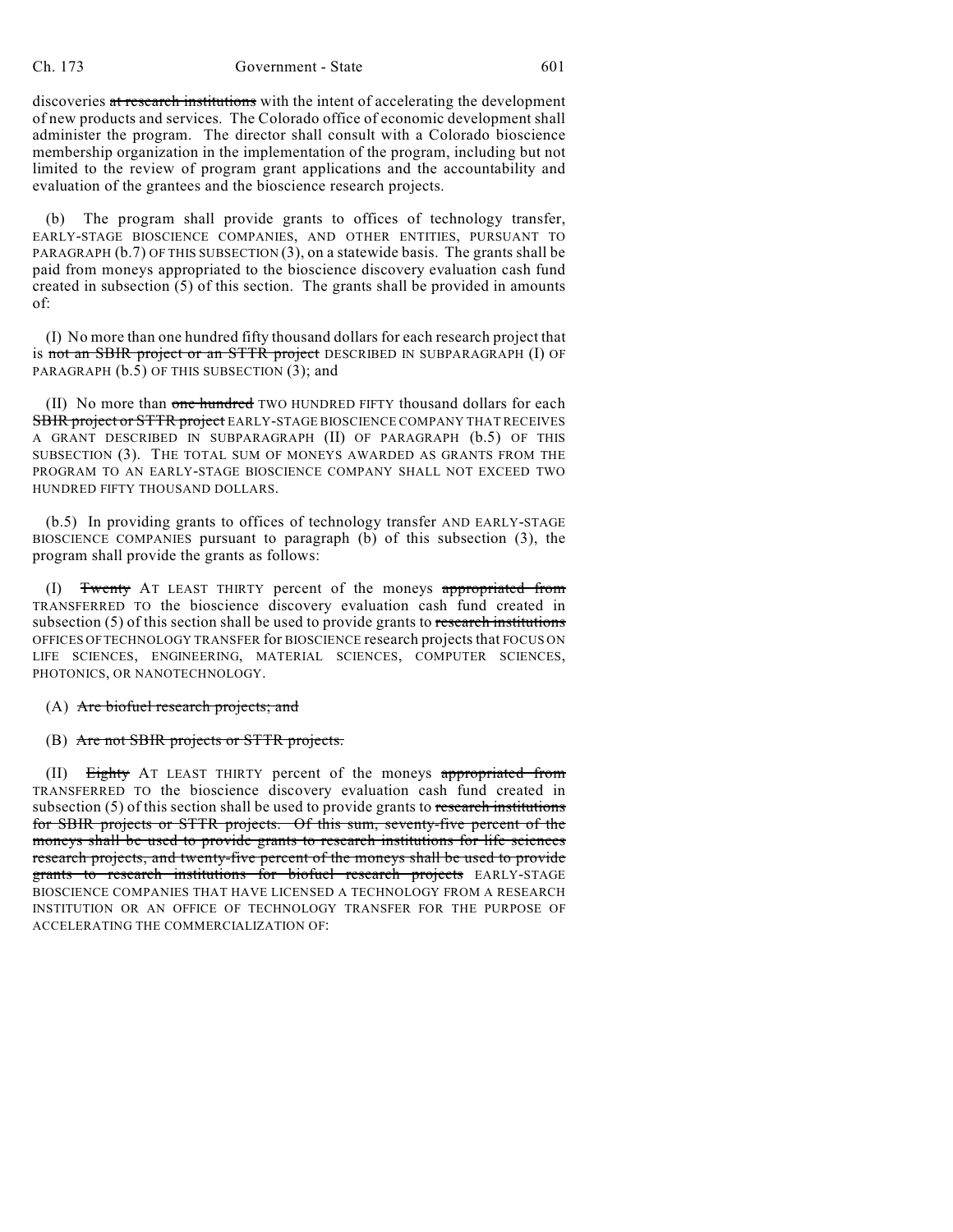(A) THERAPEUTIC OR DIAGNOSTIC PRODUCTS, DEVICES, OR INSTRUMENTS TO IMPROVE HUMAN HEALTH;

(B) BIOSCIENCE TECHNOLOGIES THAT IMPROVE AGRICULTURE; OR

(C) BIOFUELS.

(b.7) ANY MONEYS TRANSFERRED TO THE BIOSCIENCE DISCOVERY EVALUATION CASH FUND CREATED IN SUBSECTION (5) OF THIS SECTION THAT ARE NOT USED TO PROVIDE GRANTS AS DESCRIBED IN PARAGRAPHS (b) AND (b.5) OF THIS SUBSECTION (3) MAY BE USED BY THE COLORADO OFFICE OF ECONOMIC DEVELOPMENT TO SUPPORT PARTNERSHIP EFFORTS BETWEEN THE BIOSCIENCE INDUSTRY AND RESEARCH INSTITUTIONS TO BUILD INFRASTRUCTURE THAT SUPPORTS THE COMMERCIALIZATION OF:

(I) THERAPEUTIC OR DIAGNOSTIC PRODUCTS, DEVICES, OR INSTRUMENTS TO IMPROVE HUMAN HEALTH;

(II) Bioscience technologies that improve agriculture; or

(III) BIOFUELS.

(c) To be eligible for a grant under FROM the program for a BIOSCIENCE research project that is not an SBIR project or an STTR project, an office of technology transfer DESCRIBED IN SUBPARAGRAPH (I) OF PARAGRAPH (b.5) OF THIS SUBSECTION (3), AN OFFICE OF TECHNOLOGY TRANSFER shall submit to the Colorado office of economic development all of the following:

(I) A description of a bioscience research project that meets the following criteria: FOCUSES ON LIFE SCIENCES, ENGINEERING, MATERIAL SCIENCES, COMPUTER SCIENCES, PHOTONICS, OR NANOTECHNOLOGY;

(A) The bioscience research project will result in a new bioscience research outcome that is reasonably likely to lead to improvements in existing or new therapeutics, diagnostics, or devices to improve human health or in agriculture;

(B) The bioscience research project focuses on an area of science, including but not limited to life sciences, engineering, material sciences, computer sciences, photonics, and nanotechnology;

(C) A research institution or multiple research institutions have ownership of the intellectual property that results from the bioscience research project;

(D) The intellectual property resulting from the bioscience research project is not obligated to a private entity; and

 $(E)$  The entity conducting the bioscience research project certifies that a disclosure statement on the technology that is the subject of the research project has been filed pursuant to the requirements of the research institution;

(II) Evidence of a dedicated, matching source of moneys that is AT LEAST equal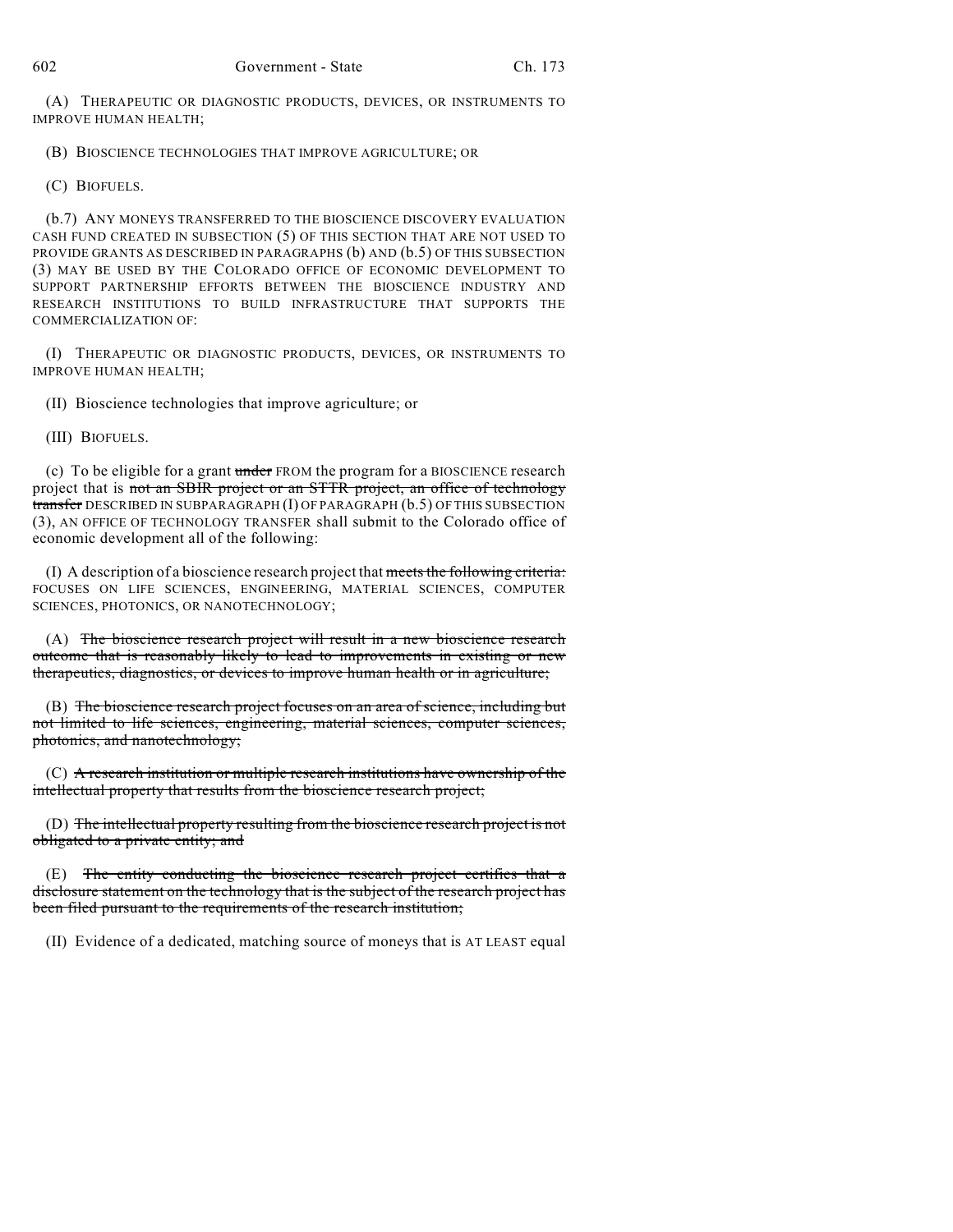to the amount applied for under the program; If the office of technology transfer is applying for a grant for a public institution of higher education, the matching source of moneys shall not be moneys appropriated by the general assembly; and

(III) An analysis demonstrating that the scope of the project for which the office of technology transfer is applying for the grant is a scope that is required to enhance the commercialization of the technology that results from the project in Colorado.

(c.3) TO BE ELIGIBLE FOR A GRANT FROM THE PROGRAM FOR A COMMERCIALIZATION PURPOSE THAT IS DESCRIBED IN SUBPARAGRAPH (II) OF PARAGRAPH (b.5) OF THIS SUBSECTION (3), AN EARLY-STAGE BIOSCIENCE COMPANY SHALL SUBMIT TO THE COLORADO OFFICE OF ECONOMIC DEVELOPMENT ALL OF THE FOLLOWING:

(I) AN ANALYSIS DEMONSTRATING THAT THE SCOPE OF THE PROJECT IS REQUIRED TO ENHANCE THE COMMERCIALIZATION OF ONE OR MORE OF THE FOLLOWING TECHNOLOGIES:

(A) THERAPEUTIC OR DIAGNOSTIC PRODUCTS, DEVICES, OR INSTRUMENTS TO IMPROVE HUMAN HEALTH;

(B) BIOSCIENCE TECHNOLOGIES THAT IMPROVE AGRICULTURE; OR

(C) BIOFUELS;

(II) EVIDENCE OF A DEDICATED, MATCHING SOURCE OF MONEYS THAT IS AT LEAST EQUAL TO THE AMOUNT APPLIED FOR UNDER THE PROGRAM, WHICH SOURCE CONSISTS ENTIRELY OF OTHER GRANTS OR CONTRIBUTIONS FROM THIRD-PARTY INVESTORS.

(c.5) To be eligible for a grant under the program for an SBIR project or an STTR project, an office of technology transfer shall submit to the Colorado office of economic development all of the following:

(I) A description of a bioscience research project that meets the criteria described in sub-subparagraphs  $(A)$ ,  $(B)$ , and  $(E)$  of subparagraph  $(I)$  of paragraph  $(c)$  of subsection (3) of this section and the following criteria:

(A) At the time that the office of technology transfer of a research institution applies for a grant from the program, the bioscience research project for which the office of technology transfer seeks grant moneys has received a phase (I) award of moneys from a federal agency small business innovation research program or a federal agency small business technology transfer program, as codified at 15 U.S.C. sec. 638; and

(B) The research institution applying for the grant has designated a principal investigator for the bioscience research project;

(II) Evidence of a dedicated, matching source of moneys from a federal agency small business innovation research program or a federal agency small business technology transfer program, as codified at 15 U.S.C. 638, that is equal to twice the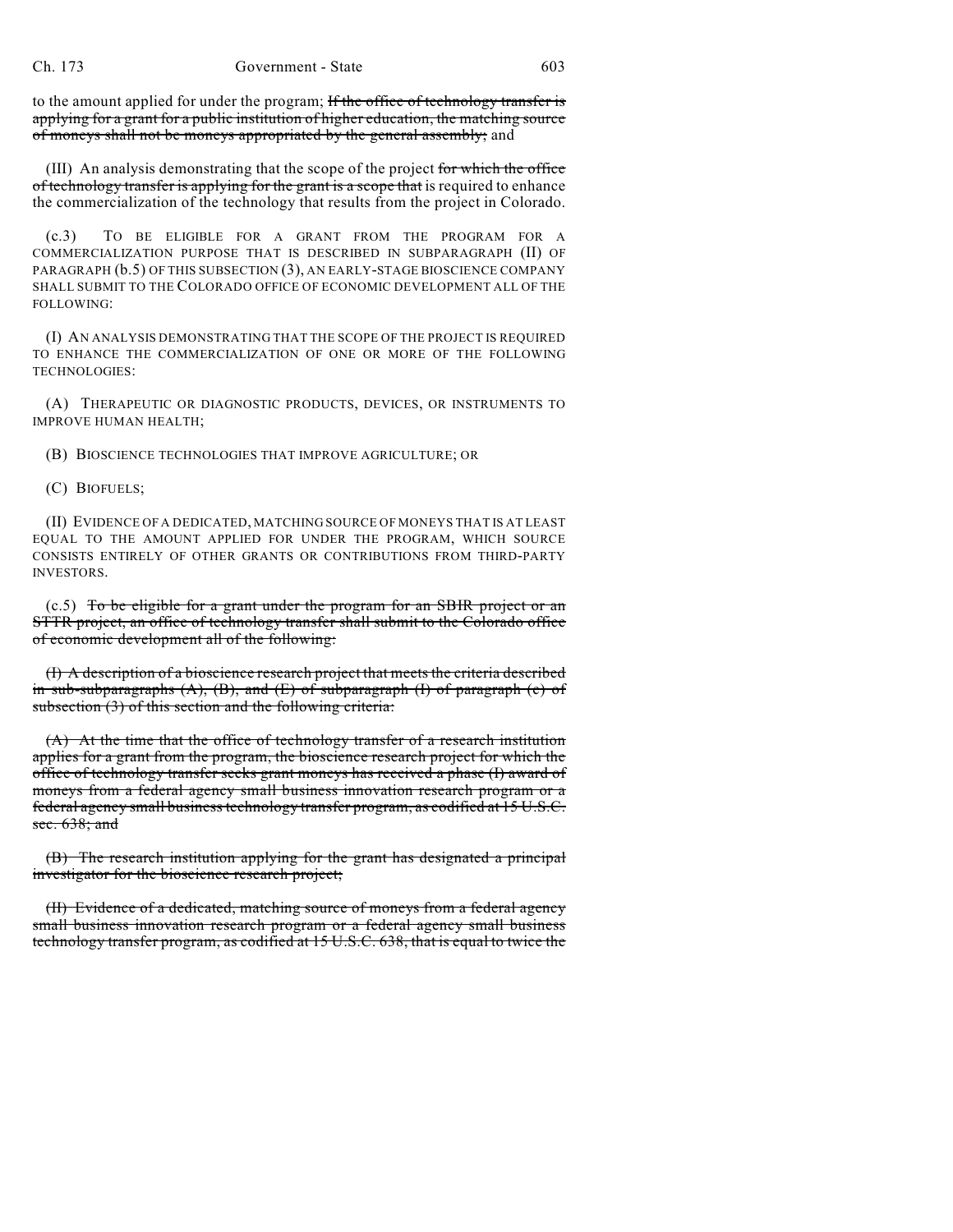amount applied for under the program;

(III) An analysis demonstrating that the scope of the project for which the office of technology transfer is applying for the grant is a scope that is required to enhance the commercialization of the technology that results from the project in Colorado;

(IV) Evidence of an existing agreement between a private company and the research institution that is applying for the grant, which agreement includes a right or option to license for commercial use any technology, device, or improvement that results from the bioscience research project; and

(V) Evidence that the private company with which the research institution has contracted pursuant to subparagraph  $(V)$  of this paragraph  $(c.5)$  has no more than twenty full-time employees.

(d) Except as otherwise provided in subparagraph (II) of paragraph (c) of this subsection (3), and subparagraph (II) of  $\frac{\bar{x}}{\bar{y}}$  PARAGRAPH (c.3) of this subsection (3), a grant awarded under the program shall not be used to supplement the funding of the research scope of a bioscience research project that is receiving funding from other sources.

(e) Upon completion of the research scope of a bioscience research A project FOR WHICH A GRANT RECIPIENT HAS RECEIVED A GRANT AWARDED UNDER THE PROGRAM, any unused grant money MONEYS shall be returned by the office of technology transfer OR EARLY-STAGE BIOSCIENCE COMPANY to the COLORADO office of economic development. The office of economic development shall transfer the moneys to the state treasurer who shall deposit the same into the fund created in subsection (5) of this section.

(4) **Policies - reporting.** (a) On or before September 1, 2006 SEPTEMBER 1, 2008, the director shall establish policies for the program that include, but need not be limited to:

(I) The procedures and timelines by which an office of technology transfer OR AN EARLY-STAGE BIOSCIENCE COMPANY may apply for a grant;

(II) Criteria for determining the grant amounts; and

(III) Reporting requirements for grant recipients that require, at a minimum, each research institution OFFICE OF TECHNOLOGY TRANSFER THAT RECEIVES A GRANT UNDER THE PROGRAM OR ITS DESIGNEE to present its bioscience research project to elementary and secondary school science teachers who are employed in the geographic region in which the technology is being developed.

(b) On or before March 1, 2007 APRIL 15, 2008, and on or before March 1 APRIL 15 each year thereafter, the director shall submit a report to the finance committees of the senate and house of representatives, or any successor committees, summarizing the bioscience research projects that received funding under the program USE OF ALL MONEYS THAT WERE AWARDED AS GRANTS FROM THE PROGRAM in the preceding calendar year. At a minimum, the report shall specify, the following information with regard to the bioscience research projects GRANT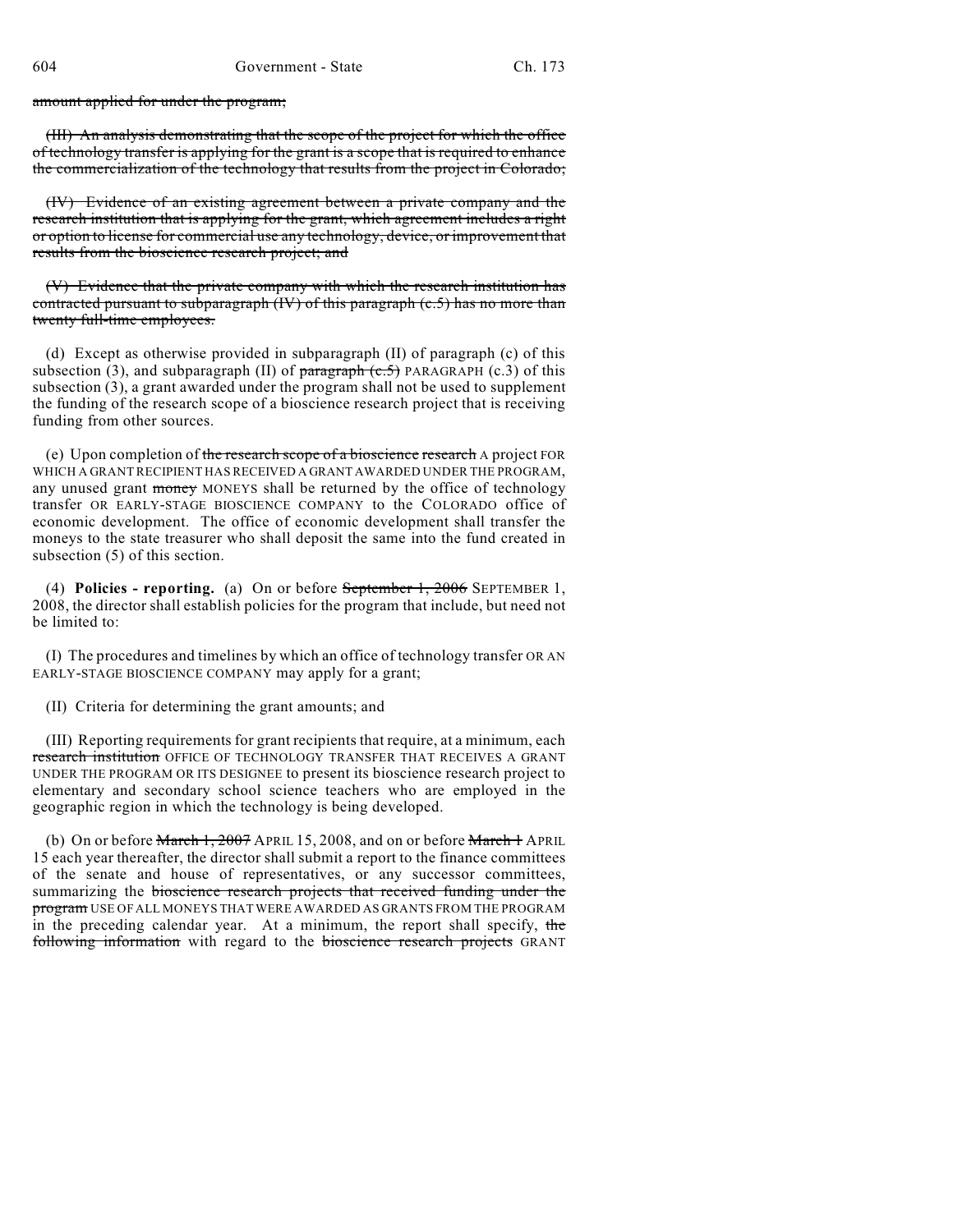RECIPIENTS that received funding under the program during the preceding calendar year, THE AMOUNT OF GRANT MONEYS DISTRIBUTED TO EACH GRANT RECIPIENT AND A DESCRIPTION OF EACH GRANT RECIPIENT'S USE OF THE GRANT MONEYS.

(I) The amount of funding distributed to each bioscience research project and a description of each bioscience research project;

(II) The manner in which each bioscience research project applied the funding received under the program; and

(III) The results achieved by each bioscience research project, including identifiable monetary returns to the grantee and others since the receipt of the grant.

(5) **Fund.** (a) There is hereby created in the state treasury the bioscience discovery evaluation cash fund, referred to in this section as the "fund", that shall consist of moneys that are transferred to the fund pursuant to section 12-47.1-701  $(4)$  (a), C.R.S., and any moneys transferred to the fund pursuant to paragraph (e) of subsection (3) of this section, AND ANY OTHER MONEYS APPROPRIATED TO THE FUND BY THE GENERAL ASSEMBLY. The moneys in the fund shall be continuously appropriated SUBJECT TO ANNUAL APPROPRIATION BY THE GENERAL ASSEMBLY for the direct and indirect costs associated with the implementation of the program PURPOSES SPECIFIED IN THIS SECTION, INCLUDING ADMINISTRATION OF THE PROGRAM BY THE COLORADO OFFICE OF ECONOMIC DEVELOPMENT. Any moneys in the fund not expended for the purpose of this section may be invested by the state treasurer as provided by law. All interest and income derived from the investment and deposit of moneys in the fund shall be credited to the fund. Any unexpended and unencumbered moneys remaining in the fund at the end of a fiscal year shall remain in the fund and shall not be credited or transferred to the general fund or another fund; EXCEPT THAT ANY UNEXPENDED AND UNENCUMBERED MONEYS REMAINING IN THE FUND UPON THE REPEAL OF THIS SECTION SHALL BE TRANSFERRED TO THE GENERAL FUND. ANY MONEYS INCLUDED IN AN ANNUAL APPROPRIATION THAT ARE NOT EXPENDED OR ENCUMBERED AT THE END OF THE FISCAL YEAR SHALL REMAIN AVAILABLE FOR EXPENDITURE IN THE NEXT FISCAL YEAR WITHOUT FURTHER APPROPRIATION.

(b) The Colorado office of economic development may use up to five percent of the moneys transferred into TO the fund for the actual costs incurred in administering the program.

(6) THIS SECTION IS REPEALED, EFFECTIVE JULY 1, 2013.

**SECTION 2.** The introductory portions to 12-47.1-701 (1) (c) and (4) (a) and 12-47.1-701 (4) (a) (III) and (5) (b), Colorado Revised Statutes, are amended to read:

**12-47.1-701. Limited gaming fund.** (1) There is hereby created in the office of the state treasurer the limited gaming fund. The fund shall be maintained and operated as follows:

(c) Except as otherwise provided in subsection SUBSECTIONS (4) AND  $(5)$  of this section, at the end of each state fiscal year, the state treasurer shall distribute the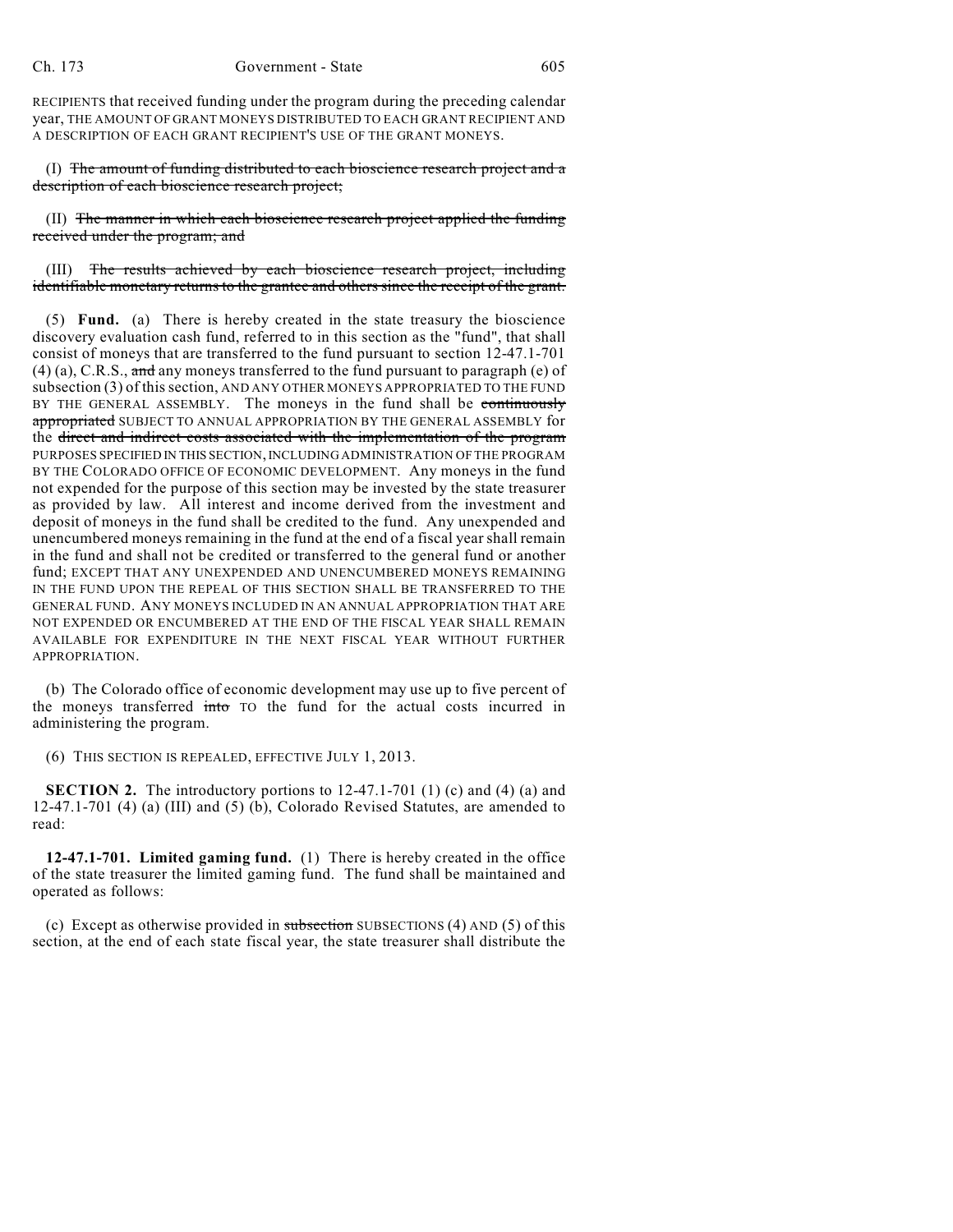606 Government - State Ch. 173

balance remaining in the limited gaming fund, except for an amount equal to all expenses of the administration of this article for the preceding two-month period, according to the following guidelines:

(4) (a) At the end of each fiscal year, the state treasurer shall distribute the balance remaining in the limited gaming fund in accordance with the provisions of section 9 (5) (b) (II) of article XVIII of the state constitution AND PARAGRAPH (c) OF SUBSECTION (1) OF THIS SECTION; except that:

(III) (A) For the 2005-06 fiscal year, of the portion of limited gaming fund moneys that would otherwise be transferred to the general fund pursuant to section 9 (5) (b) (II) of article XVIII of the state constitution, after the transfer to the local government limited gaming impact fund required by section 12-47.1-1601, and after any other transfer or distribution of the general fund portion of limited gaming fund moneys required by this paragraph (a), two million dollars shall be transferred to the bioscience discovery evaluation cash fund for the implementation of the bioscience discovery evaluation grant program, created in section 24-48.5-108, C.R.S., beginning in the 2006-07 fiscal year; and

(B) For the 2006-07 fiscal year, of the portion of limited gaming fund moneys that would otherwise be transferred to the general fund pursuant to section  $9(5)(b)$ (II) of article XVIII of the state constitution, after the transfer to the local government limited gaming impact fund required by section 12-47.1-1601, and after any other transfer or distribution of the general fund portion of limited gaming fund moneys required by this paragraph (a), two million five hundred thousand dollars shall be transferred to the bioscience discovery evaluation cash fund for the implementation of the bioscience discovery evaluation grant program, created in section 24-48.5-108, C.R.S., beginning in the 2007-08 fiscal year; and

(C) FOR THE 2008-09 FISCAL YEAR, OF THE PORTION OF LIMITED GAMING FUND MONEYS THAT WOULD OTHERWISE BE TRANSFERRED TO THE GENERAL FUND PURSUANT TO SECTION 9(5) (b) (II) OF ARTICLE XVIII OF THE STATE CONSTITUTION, AFTER THE TRANSFER TO THE LOCAL GOVERNMENT LIMITED GAMING IMPACT FUND REQUIRED BY SECTION 12-47.1-1601, AND AFTER ANY OTHER TRANSFER OR DISTRIBUTION OF THE GENERAL FUND PORTION OF LIMITED GAMING FUND MONEYS REQUIRED BY THIS PARAGRAPH (a), FOUR MILLION FIVE HUNDRED THOUSAND DOLLARS SHALL BE TRANSFERRED TO THE BIOSCIENCE DISCOVERY EVALUATION CASH FUND FOR THE IMPLEMENTATION OF THE BIOSCIENCE DISCOVERY EVALUATION GRANT PROGRAM, CREATED IN SECTION 24-48.5-108, C.R.S., BEGINNING IN THE 2009-10 FISCAL YEAR;

(D) FOR THE 2009-10 FISCAL YEAR, OF THE PORTION OF LIMITED GAMING FUND MONEYS THAT WOULD OTHERWISE BE TRANSFERRED TO THE GENERAL FUND PURSUANT TO SECTION  $9(5)(b)(II)$  OF ARTICLE XVIII OF THE STATE CONSTITUTION, AFTER THE TRANSFER TO THE LOCAL GOVERNMENT LIMITED GAMING IMPACT FUND REQUIRED BY SECTION 12-47.1-1601, AND AFTER ANY OTHER TRANSFER OR DISTRIBUTION OF THE GENERAL FUND PORTION OF LIMITED GAMING FUND MONEYS REQUIRED BY THIS PARAGRAPH (a), FIVE MILLION FIVE HUNDRED THOUSAND DOLLARS SHALL BE TRANSFERRED TO THE BIOSCIENCE DISCOVERY EVALUATION CASH FUND FOR THE IMPLEMENTATION OF THE BIOSCIENCE DISCOVERY EVALUATION GRANT PROGRAM, CREATED IN SECTION 24-48.5-108, C.R.S., BEGINNING IN THE